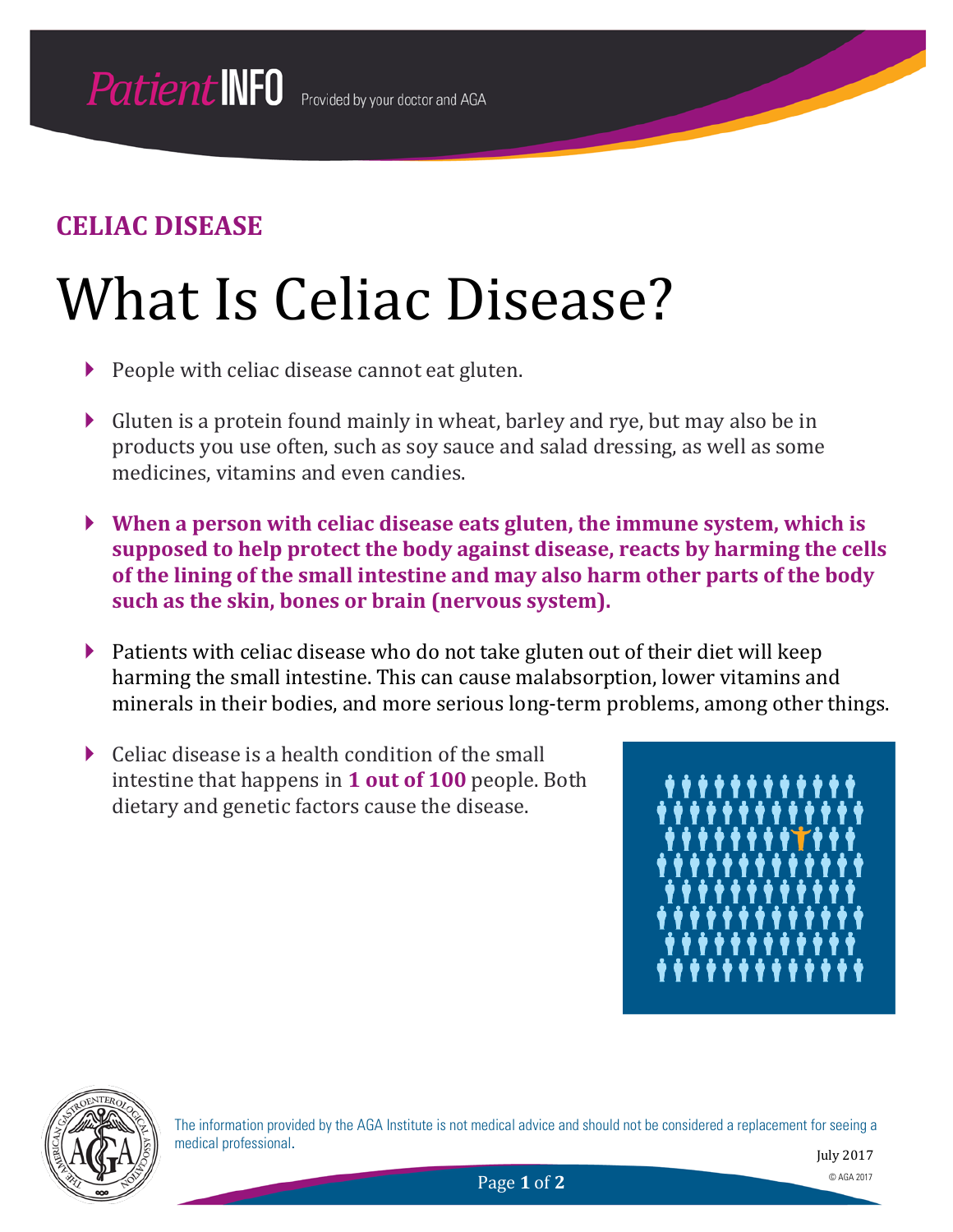- $\triangleright$  Celiac disease is a lifelong health problem.
- While the disease can be tricky to diagnose, the symptoms of diarrhea (loose stool) and belly pain often ease within weeks of eating a gluten-free diet.
- If you think you may have celiac disease, do not stop eating gluten until you have been tested and the tests show that you have celiac disease. Getting rid of gluten before testing will change the results.
- Many autoimmune illnesses are connected to celiac disease.
	- o Thyroid disease
	- o Rheumatoid arthritis (RA)
	- o Type 1 diabetes
		- Type 1 diabetes patients have a 3-10% greater chance of having celiac disease than those without Type 1 diabetes.



The information provided by the AGA Institute is not medical advice and should not be considered a replacement for seeing a medical professional.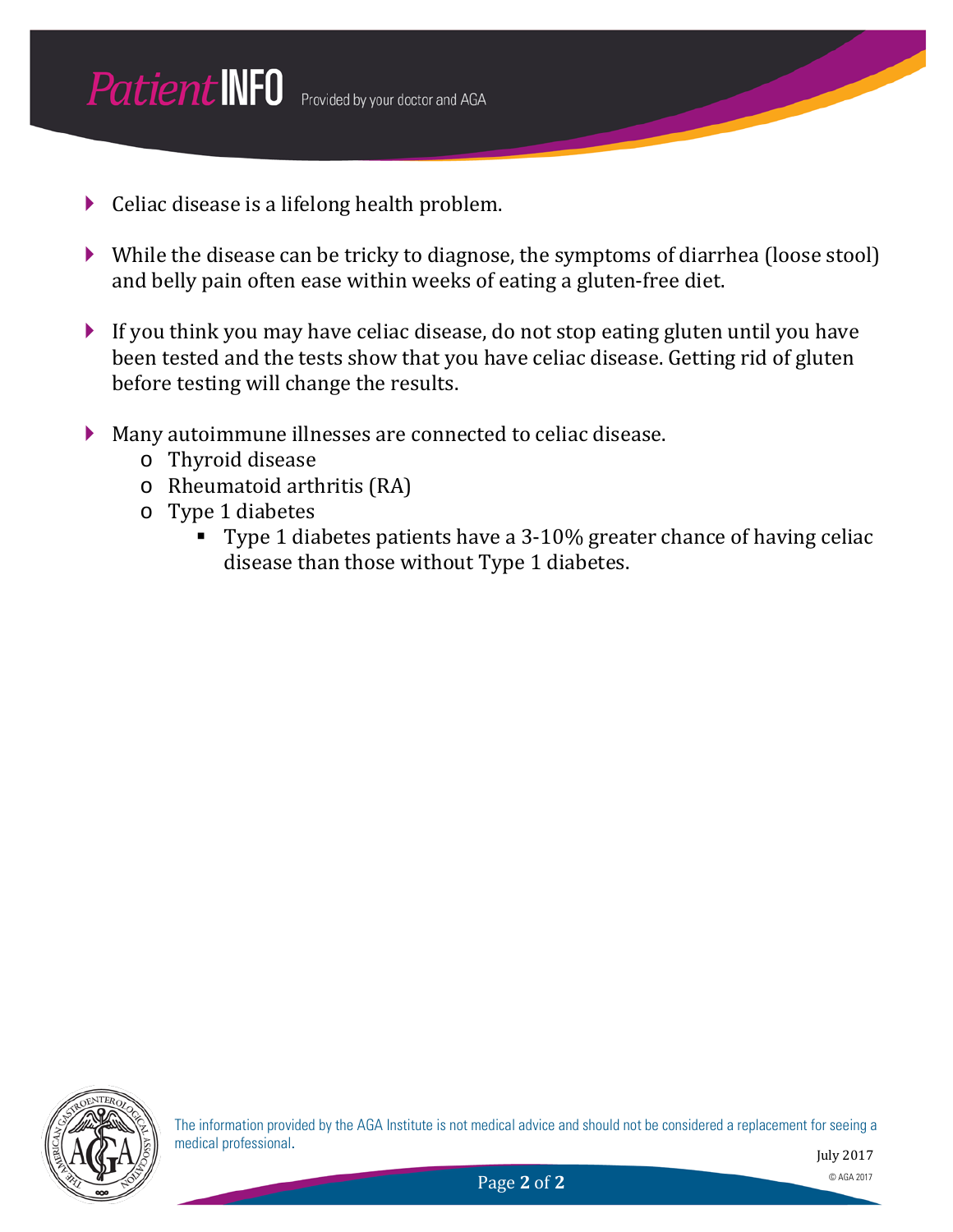## Symptoms

There are many different symptoms of celiac disease. Below are a few more common symptoms, though there are many more.

**People with celiac disease may have one, some or none of these symptoms**. Having the symptoms below does not mean you have celiac disease, just as **some patients with the disease may not show any symptoms**.

- Gas, belly bloating and pain that doesn't go away.
- Diarrhea (loose stool) or constipation (hard stool or trouble passing stool) that doesn't go away.
- Pale, foul-smelling or fatty stool.
- Weight loss or weight gain.
- Tiredness or low energy levels.
- Changes in behavior; irritability in children.
- Tingling or numbness in the legs (from nerve damage).
- Bone or joint pain.
- Muscle cramps.
- Delayed growth in children.
- Pale sores inside the mouth.
- Itchy skin rash.
- Brain fog.

**If you think you may have celiac disease, do not get rid of gluten from your diet until your doctor has tested you.** It is important to talk with your doctor about options and discover the cause of your symptoms.



The information provided by the AGA Institute is not medical advice and should not be considered a replacement for seeing a medical professional.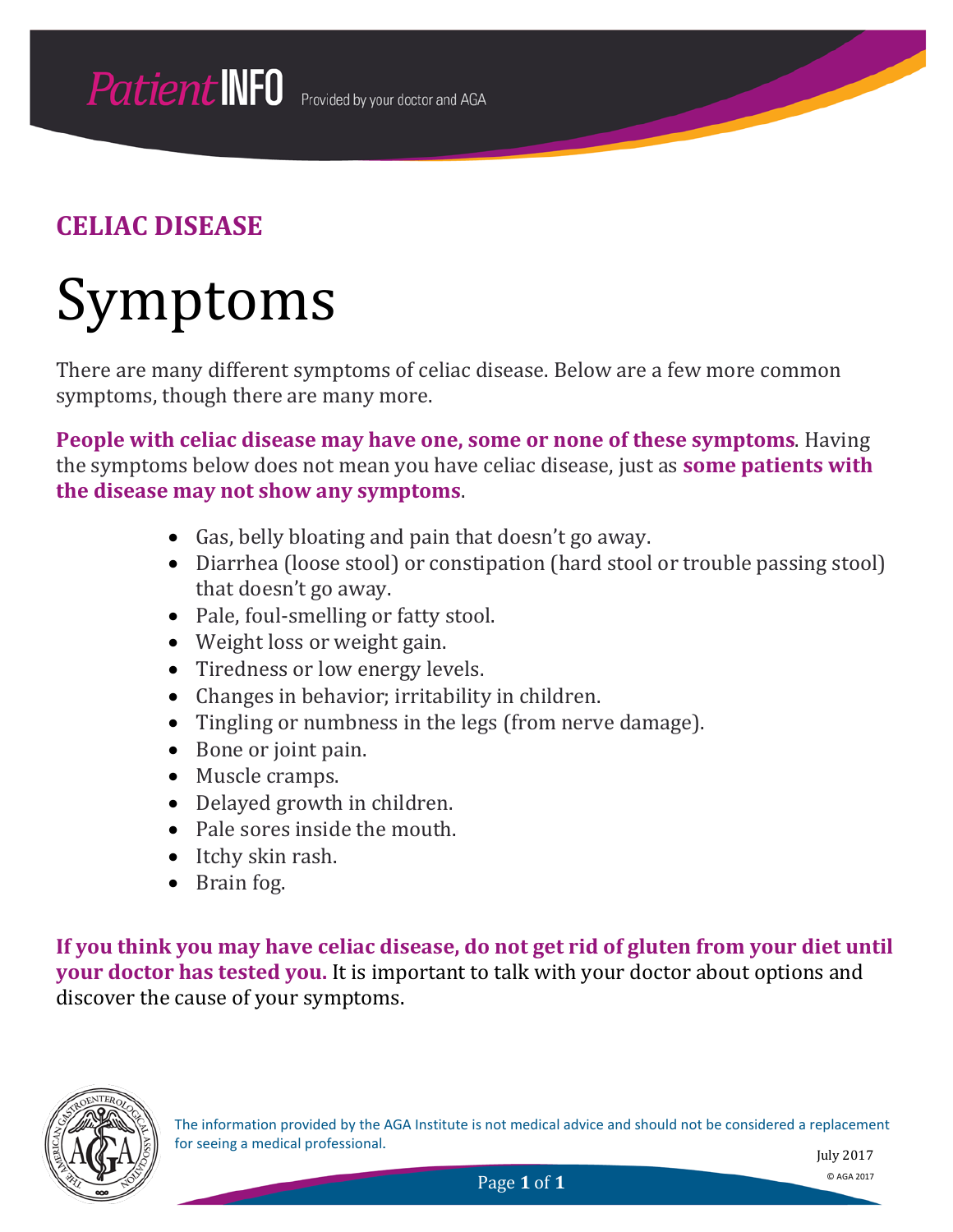## Getting Tested

After talking about your symptoms with your doctor, tests for celiac disease may be performed. As celiac disease is a lifelong health issue, a correct diagnosis is very important.

**If you think you may have celiac disease, do not get rid of gluten from your diet until your doctor has tested you**.

#### **Blood Test**

- A blood test is the most common test, as it is easy and can give a clear answer.
- Results often take about a week.
- A blood test to see if you have celiac disease can only work if you are eating gluten, so be sure to keep gluten in your diet before testing is done. (Only limit gluten from your diet if your doctor tells you to do so.)
- Based on the results, your gastroenterologist may wish to do an **endoscopy.**

#### **Endoscopy**

- An endoscopy is done to get a small piece of the tissue (biopsy) from your small intestine to see if there is damage stopping your body from taking in nutrients, caused by celiac disease.
- You will be given medicine to block pain and make you feel relaxed and sleepy, so you won't feel much during the test.
- During the endoscopy, your gastroenterologist will use a long, thin (about the width of your little finger), flexible tube with a camera on the end to look inside.
- The tube is passed through the mouth into the small intestine as your gastroenterologist does a careful exam to check for damage.



The information provided by the AGA Institute is not medical advice and should not be considered a replacement for seeing a medical professional.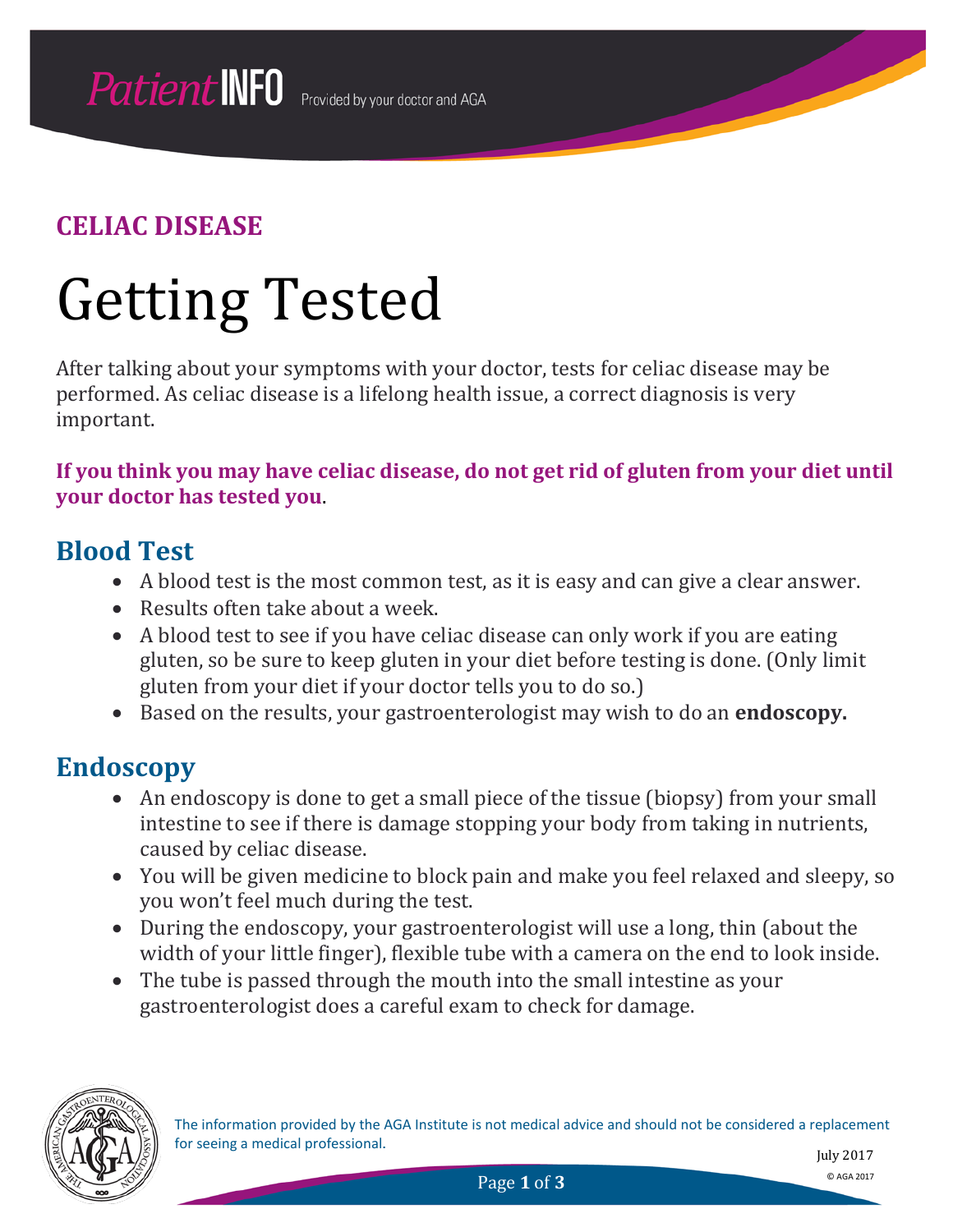- Getting a biopsy before starting a gluten-free diet gives you and your doctor proper baseline data to be used if issues come up in the future, so be sure to keep gluten in your diet before testing is done. (Only go gluten-free if your doctor tells you to do so.)
- Endoscopy is the best way to show that you have celiac disease and the best way to make sure your intestine heals the right way.
- To learn more about endoscopy, **visit gastro.org/Patient-Care.**

*While other types of tests, such as saliva and stool tests, may be offered, these are not accurate and should not replace the blood test and endoscopy.* 

### **Next Steps**

- *If your blood tests and endoscopy say that you have celiac disease:*
	- Your gastroenterologist will give you information on the **gluten-free diet (GFD)** to care for (and hopefully get rid of) your symptoms.
	- Your doctor will also talk with you about **testing for vitamin and mineral deficiencies** or other problems linked to celiac disease. Many celiac disease patients do not have gastrointestinal (GI) symptoms, but may have thyroid disease, anemia (too little iron in the blood), osteoporosis (weakened bones), liver disease, or females may have gynecologic issues (irregular periods and infertility).
	- Your gastroenterologist should put you in touch with a **registered dietitian (RD) to help you learn more about the GFD as you start the change in diet**.
		- Ask your doctor to suggest a dietitian skilled in celiac disease.
		- Reach out to your health insurance provider to find an RD that is covered by your plan.
		- Perform an Internet search using these helpful Google search terms to find an RD in your area:
			- o "Registered dietitian"
			- o "Celiac disease"
			- o Your ZIP code



The information provided by the AGA Institute is not medical advice and should not be considered a replacement for seeing a medical professional.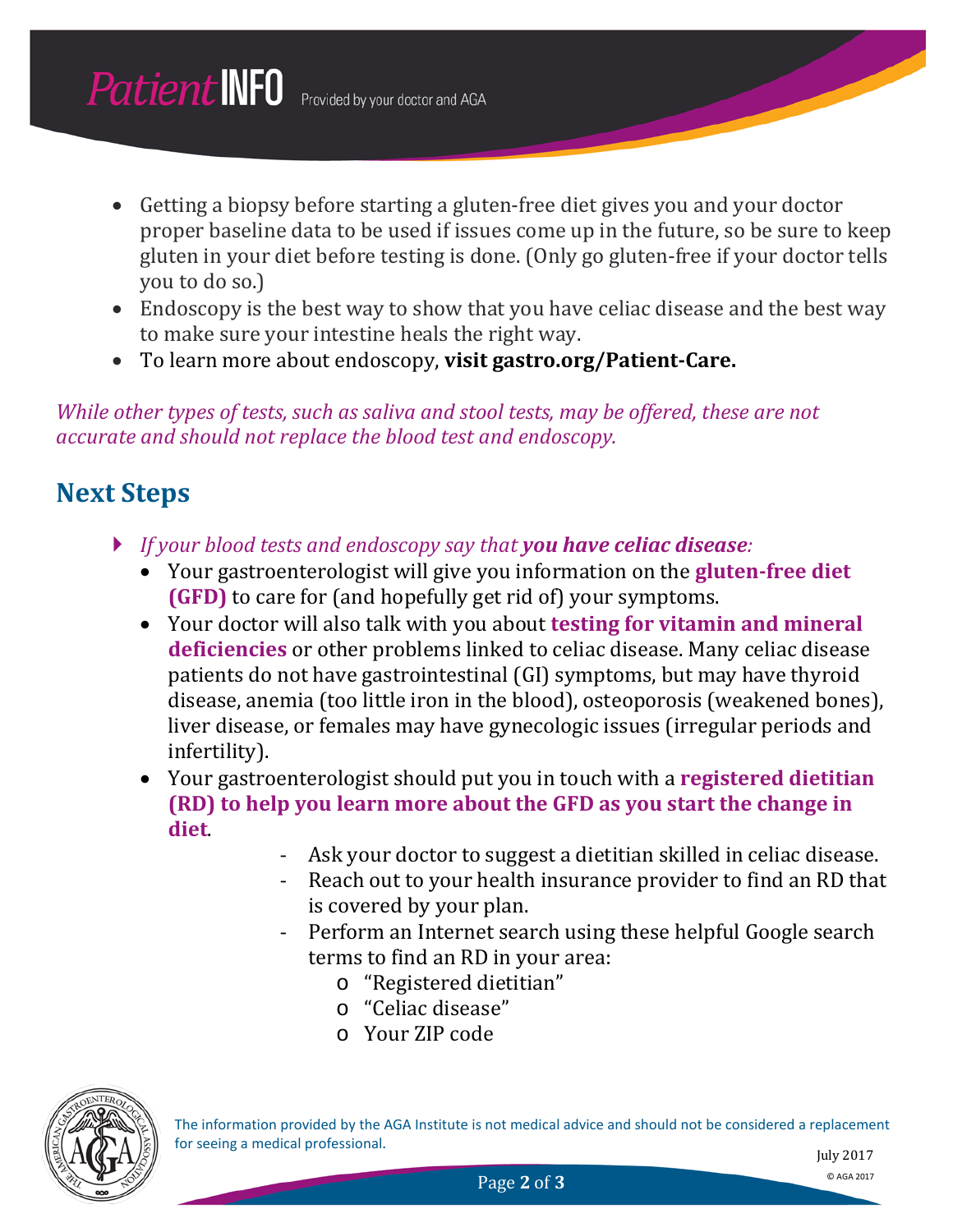*If your tests do not show celiac disease, some choices your doctor may give you are:*

- Taking a gluten challenge to look for gluten intolerance. Your doctor can give you more information on how to do this and if it would be helpful.
- Tracking your diet, which can help find other possible food allergies and intolerances, such as to lactose or fructose.

#### **Celiac Disease – What to Know:**

- Celiac disease is a health issue in which people cannot handle a protein called gluten.
- Celiac disease causes many GI issues, among other things.
- The treatment for celiac disease is to cut out gluten and eat a gluten-free diet (GFD).
- Do not get rid of gluten in your diet until you have been tested by a doctor and then only if he or she tells you to.
- If you still have celiac symptoms after going gluten-free or would like more information, talk to your gastroenterologist.



The information provided by the AGA Institute is not medical advice and should not be considered a replacement for seeing a medical professional.

July 2017

Page **3** of **3** © AGA 2017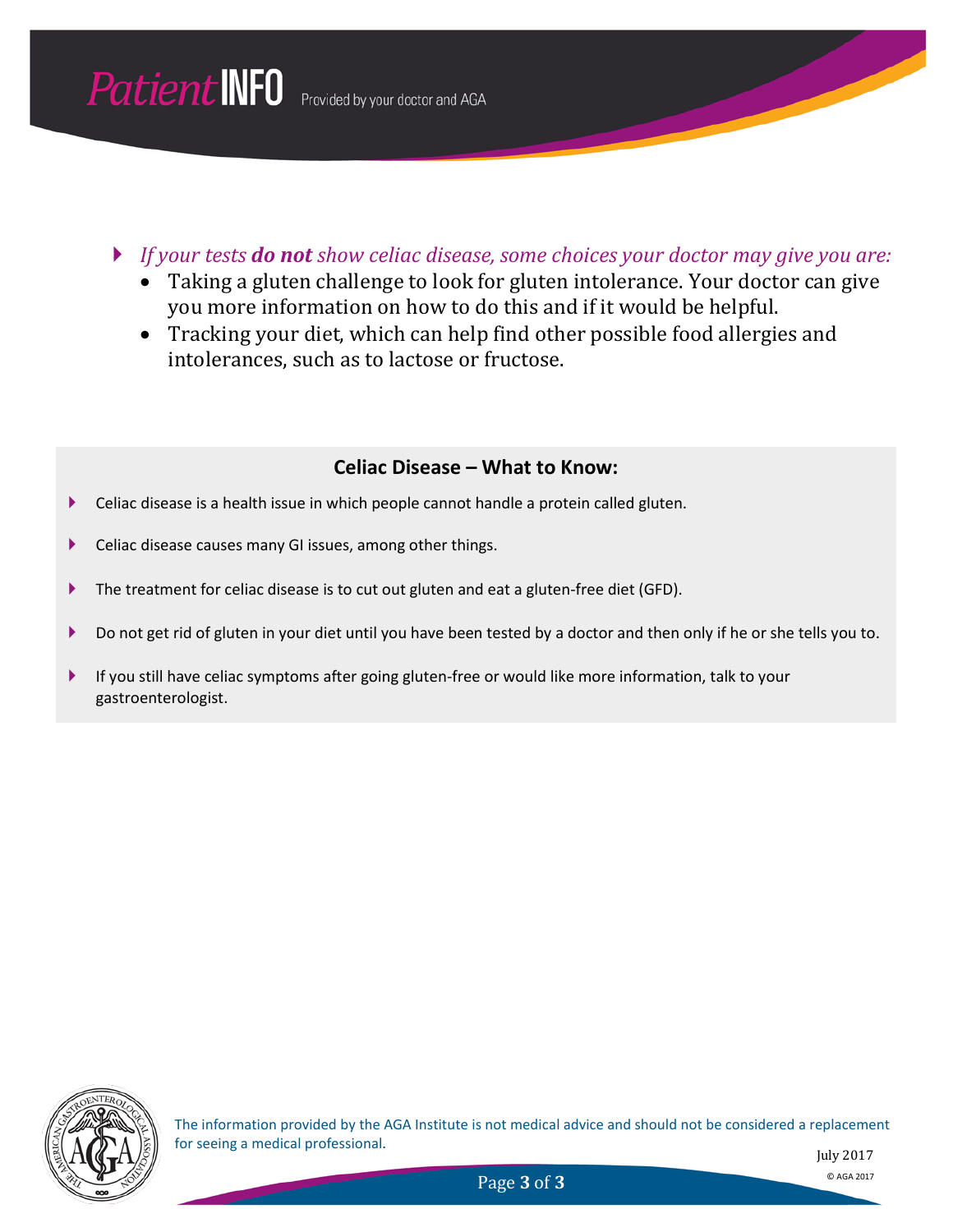## Newly Diagnosed

- *For some, hearing that they have celiac disease is a relief, a reason for symptoms and a light at the end of the tunnel. For others, it can be scary and daunting. Many will have a mix of feelings. All of this is completely normal.*
- *No matter what you may be feeling upon hearing you have celiac disease, you are not alone. Many places have support groups for people with celiac disease, both in-person and online, that can be very helpful.*
- *If you are overwhelmed by your new diagnosis, don't wait to reach out to a mental health expert to talk through the changes.*



- *Relaxation techniques, such as yoga, meditation or mindfulness may be very helpful.*
- *Working together with your health-care team, you can make a treatment and nutrition plan just for you, to help control your symptoms and put you in charge of celiac disease.*



The information provided by the AGA Institute is not medical advice and should not be considered a replacement for seeing a medical professional.

Page **1** of **3** © AGA 2017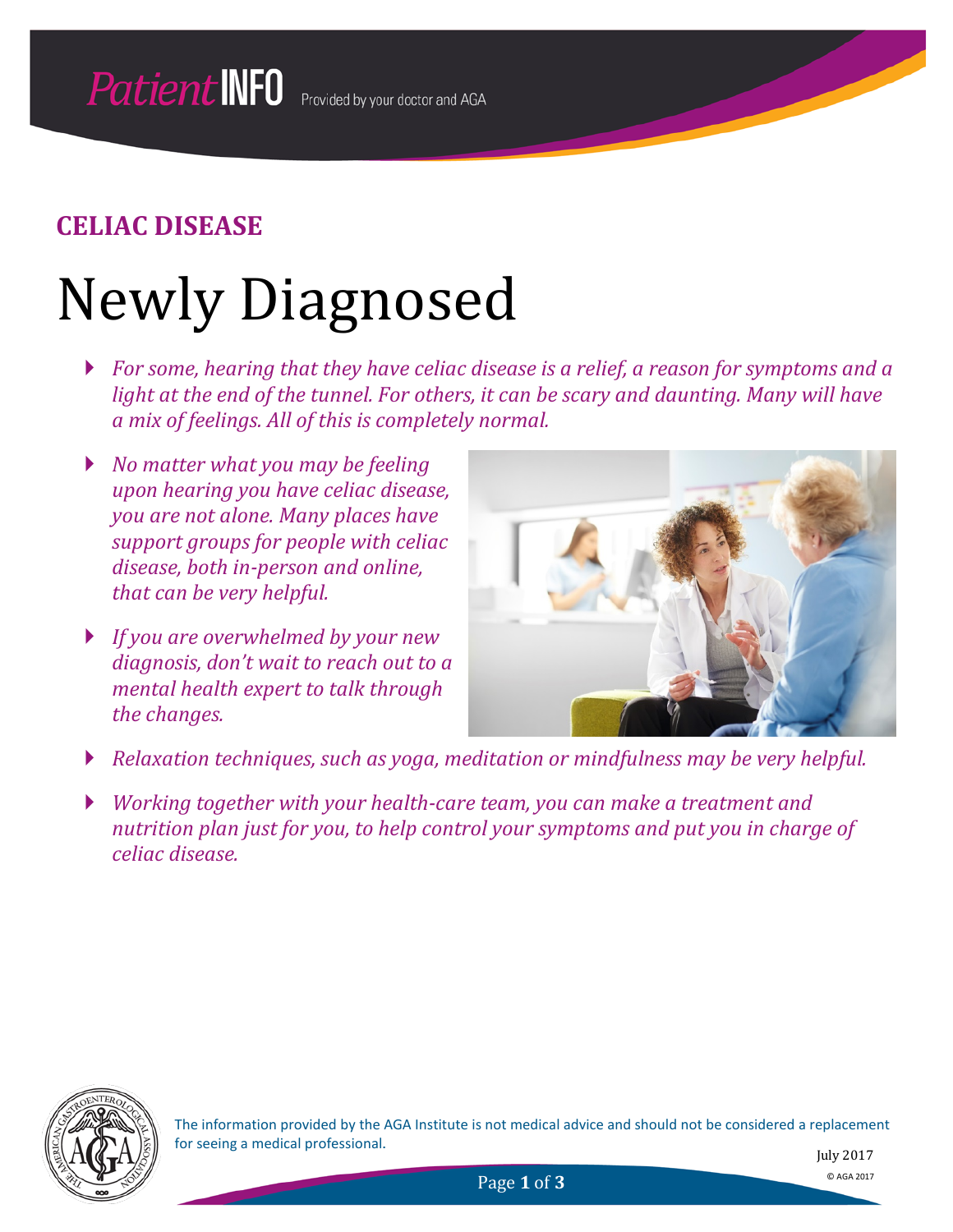## **With Your New Celiac Disease Diagnosis, Keep in Mind:**

- You must **follow a gluten-free diet (GFD)** to get rid of your symptoms, allow the small intestine to heal and stop future damage.
- **Talk with a dietitian**, as well as your gastroenterologist, until you feel you grasp the new changes.
- **Speak up!** If you have questions, concerns or still have symptoms, share them with you doctor as soon as possible.
- **See your doctor regularly**. Your doctor may do check-up tests (like blood tests or an endoscopy) to see your progress.
- Even being exposed to **small amounts of gluten may make your symptoms worse**. This is often not planned and may come from unexpected sources of gluten, such as cookware (if it has been used to cook food that has gluten), salad bars and certain medications. Your doctor or dietitian can help you find and learn about these hidden sources of gluten.



#### **Questions to Ask Your Doctor**

- How often should I get exams for my celiac disease?
- How often will I need blood tests or an endoscopy?
- Are there symptoms that should cause worry? If so, what are they?
- If you don't know something at any point, ask for more (or clearer) information!
- While you may be tempted to cheat and may not notice much of a problem when you do, it is important to keep in mind that your intestine will still be harmed by gluten, it will not heal, and you may run the risk of long-term problems.
- **There are patient-oriented celiac disease support groups**. Check out Additional Resources for more information or talk to your doctor about groups in your community.



The information provided by the AGA Institute is not medical advice and should not be considered a replacement for seeing a medical professional.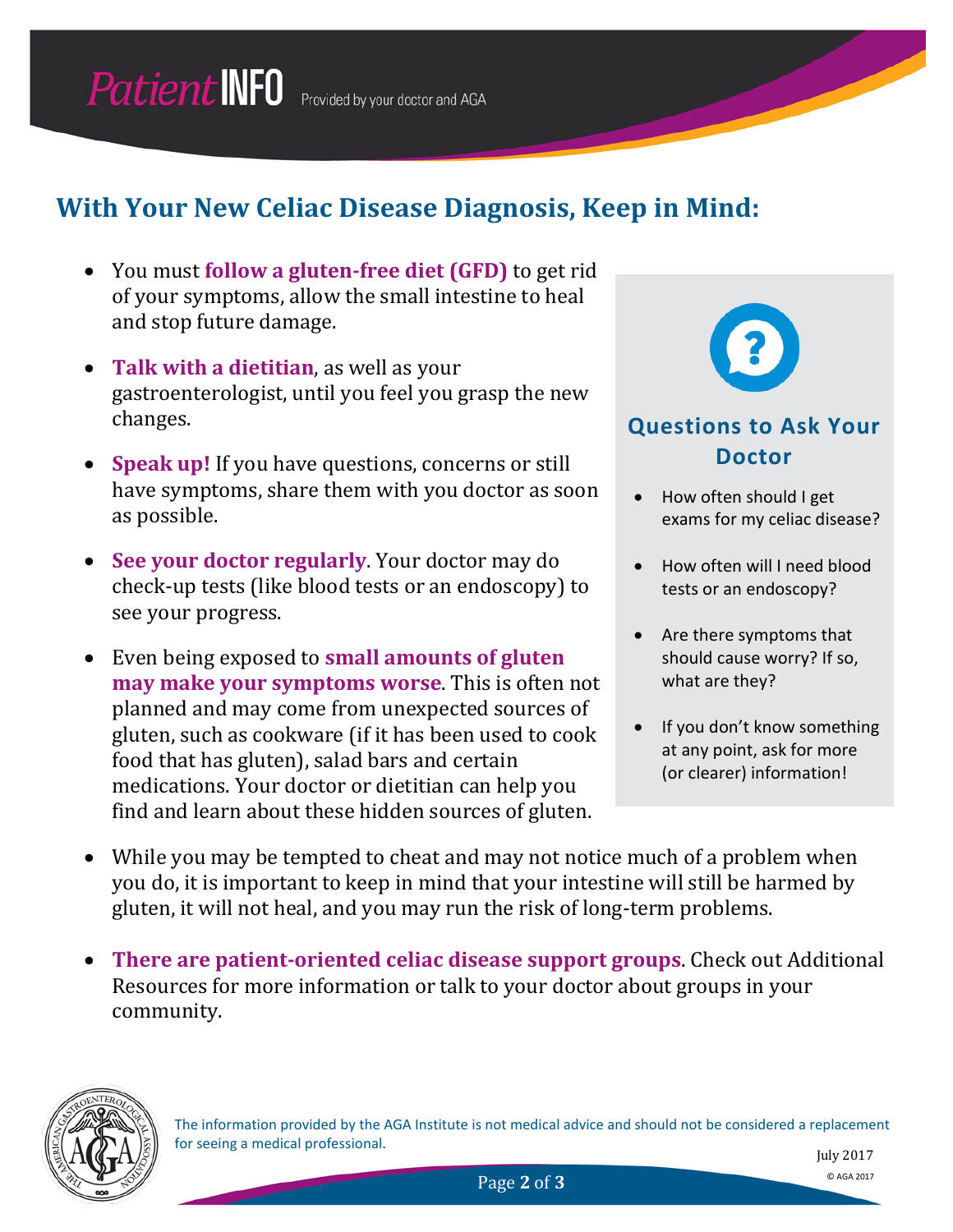#### **Facts About Celiac Disease:**

- **Celiac disease is not a rare disease**. Recent research has shown that as many as 3 million people in the U.S. (about 1 percent of the population) may have celiac disease.
- It is very **common among firstdegree family members** of people who have celiac disease, such as brothers, sisters, parents and children.
- Celiac disease can be **found in both children and adults** and people may live for years without knowing they have it.
- In some patients, the disease shows itself after an event such as surgery, pregnancy, viral infections or severe emotional stress.
- **The small intestine**, which is about 20 feet long, finishes the process of digestion, **takes in the nutrients** and passes the leftover material on to the large intestine for elimination. **The small intestine is lined by tiny, fingerlike protrusions, called villi**. Villi absorb nutrients from food. Celiac disease hurts the villi. **Without healthy villi, nutrients will pass through the small intestine without being absorbed** and you may become malnourished and become deficient in some vitamins and minerals.
- **Celiac disease is both an autoimmune health issue**, because the body is hurt by its own immune system, **and a disease of malabsorption**, since your body cannot absorb enough nutrients, vitamins and minerals.



*Healthy villi*

*Villi harmed from Celiac disease*



The information provided by the AGA Institute is not medical advice and should not be considered a replacement for seeing a medical professional.

Page **3** of **3** © AGA 2017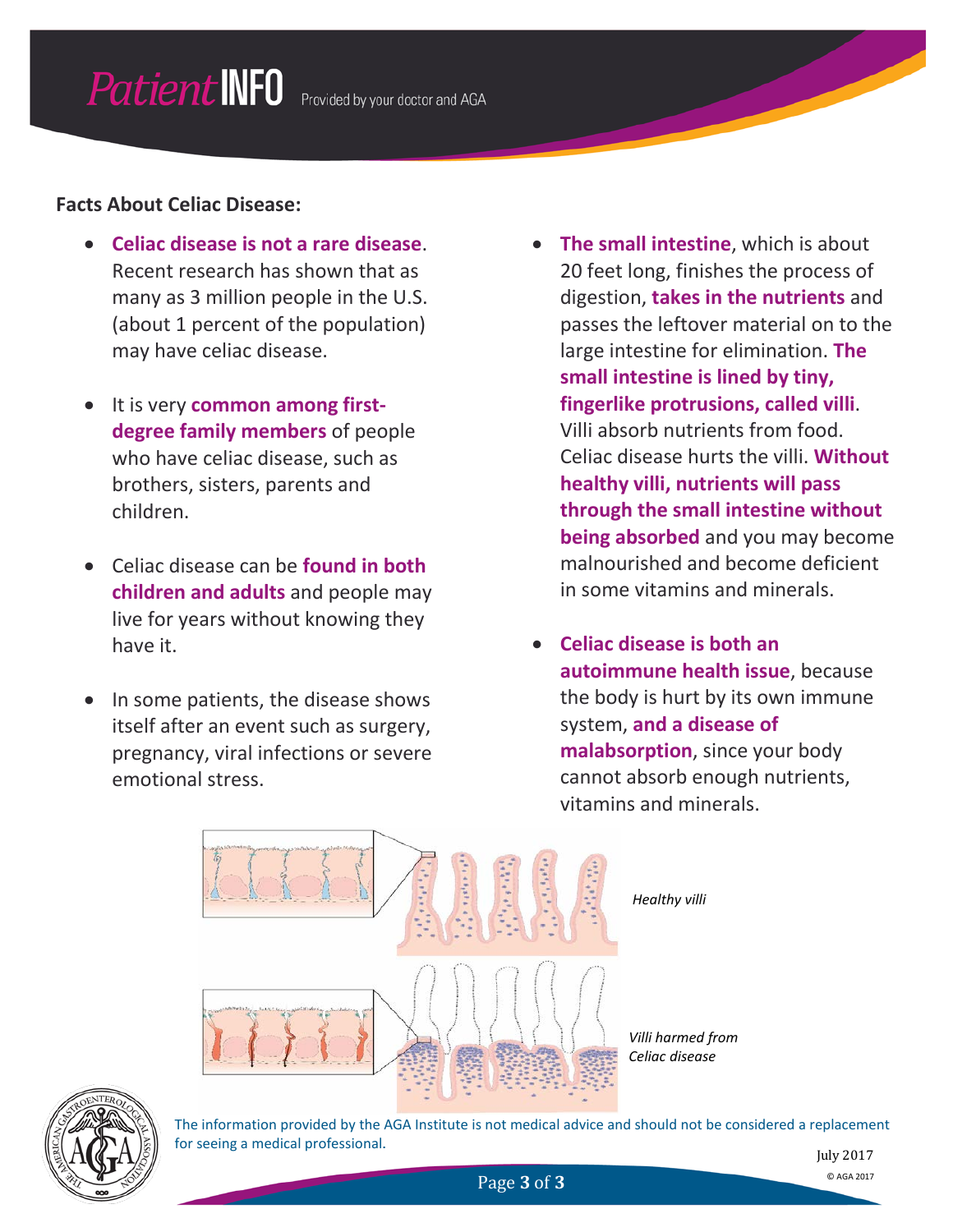## Treatment

- *The gluten-free diet (GFD) is the only treatment for celiac disease.*
- *In many patients with celiac disease, even a small amount of gluten is enough to cause harm, even though they may not feel symptoms.*
- *A lifelong GFD will help protect your small intestine, and may be able to undo damage that has already happened.*

**Good news! You should start feeling better within weeks of changing your diet.**

## **The gluten-free diet (GFD)**

Taking on the gluten-free diet may feel like a lot at first. Don't be afraid to reach out for help and support from your gastroenterologist, dietitian or local support group. Educating yourself and knowing what foods you can have will be the key to staying gluten-free and feeling healthy.

Here are a few tips as you take on your gluten-free diet:

- **The main offenders**
	- These items have gluten and are used in many common food items, even as thickeners or fillers for sauces, condiments and more. These should always be avoided:
		- o Wheat.
		- o Barley.
		- o Rye.
		- o Malt.



The information provided by the AGA Institute is not medical advice and should not be considered a replacement for seeing a medical professional.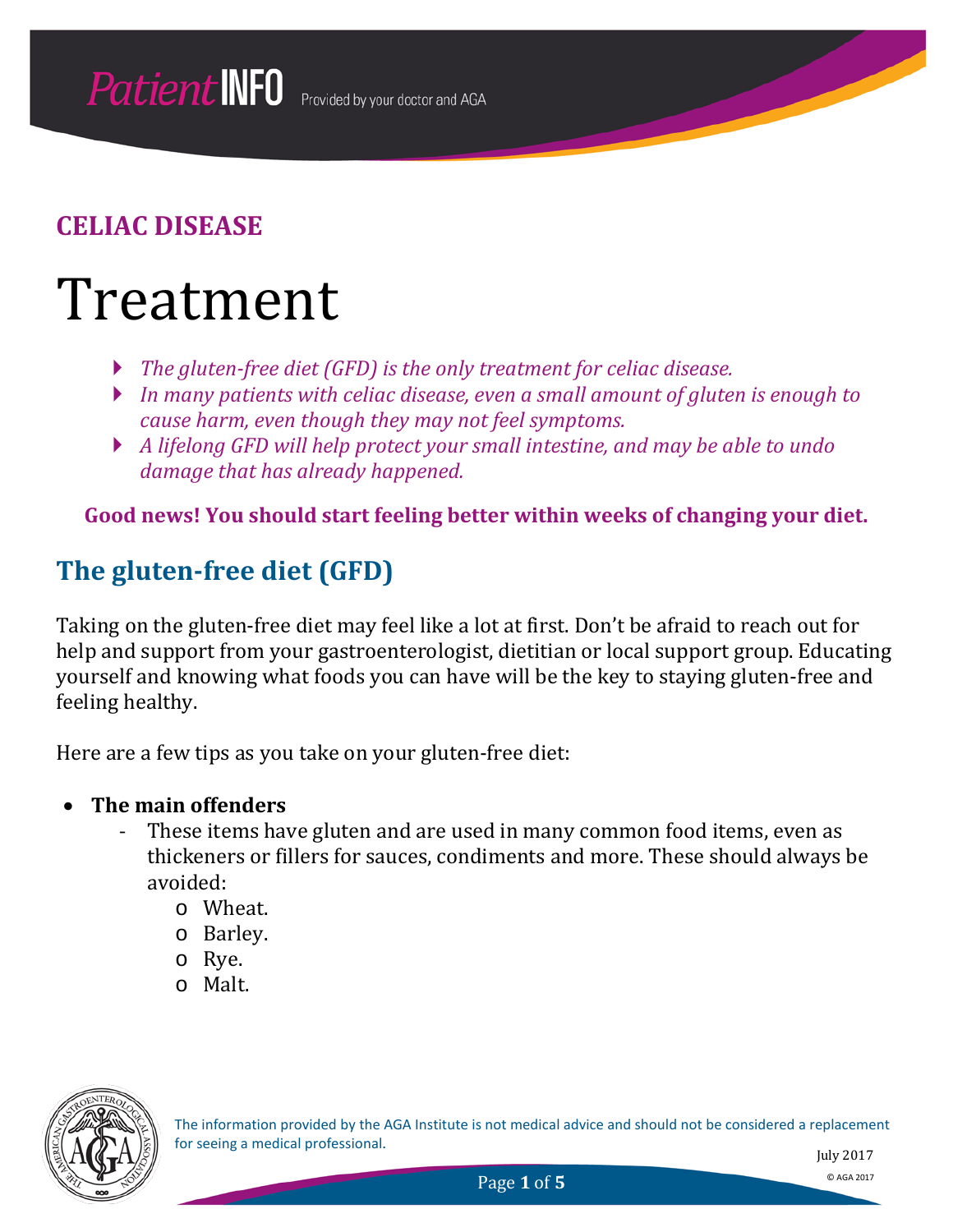- o Brewer's yeast.
- o Oats (unless they are gluten-free oats and your doctor has said you can eat them).
- o Yeast extract and autolyzed yeast extract (avoid unless a non-gluten source is on the label).

#### • **Eat balanced!**

- Fruits and veggies (fresh, frozen or canned without sauces or flavors); plain meat, fish, and poultry; plain nuts and seeds; oils; and most milk products are all naturally gluten-free.
- Stock up on these for snacks and meals to make sure you are getting all the nutrients you need.



- Just like a diet without any limits, eating a balance of each food group will help to keep you healthy.

#### • **No need to skip the starch**

- There are plenty of gluten-free grains and starches you can eat. Remember, whole grains are part of a balanced diet, too. These can be consumed on a GFD:
	- o Rice.
	- o Potatoes.
	- o Sweet potatoes.
	- o Corn.



The information provided by the AGA Institute is not medical advice and should not be considered a replacement for seeing a medical professional.

July 2017

Page 2 of 5 © AGA 2017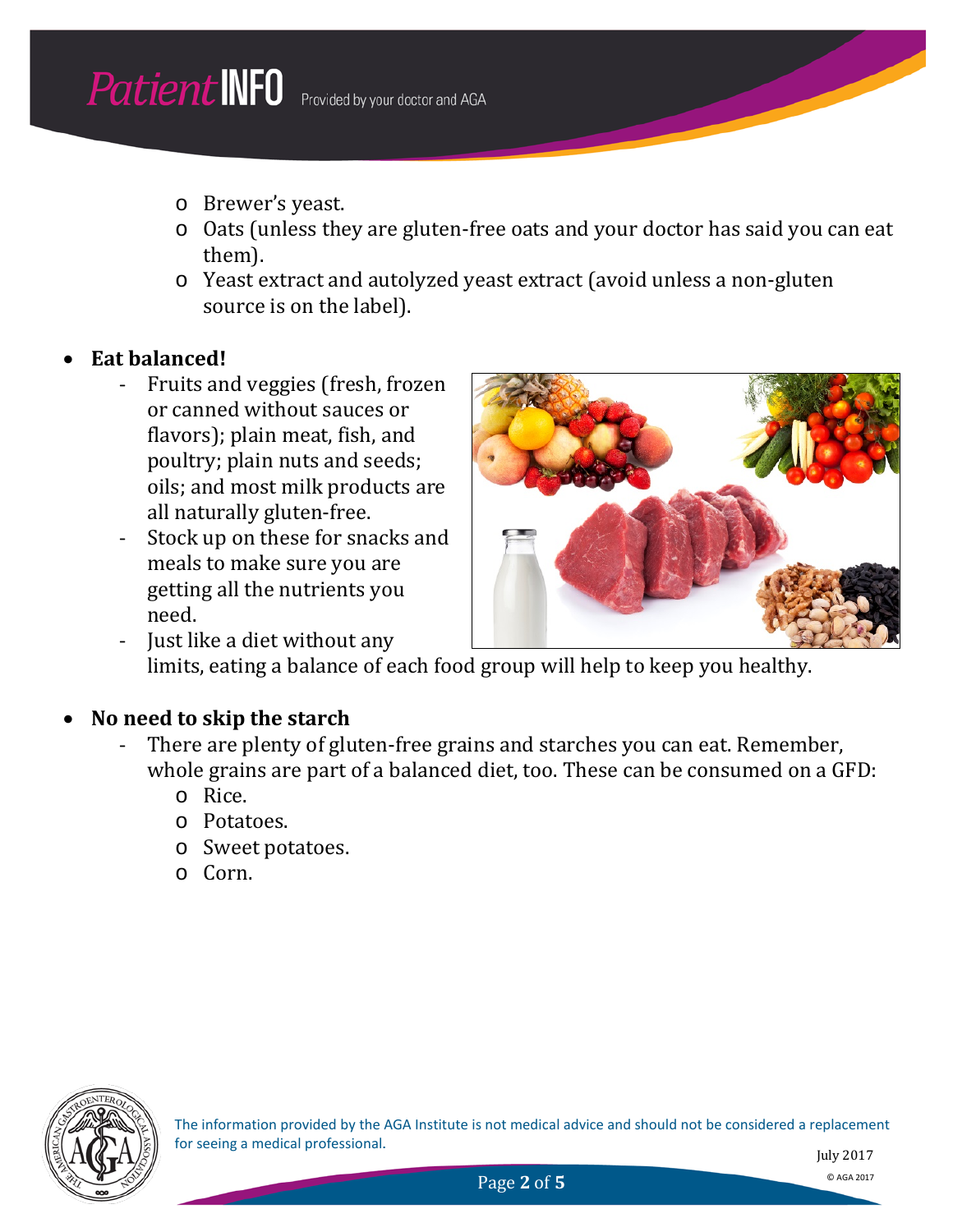- Try some of these higher fiber, nutritious gluten-free grains and starches that act like grains:
	- o Amaranth
	- o Quinoa
	- o Millet
	- o Sorghum
	- o Buckwheat
	- o Teff
- Make sure they are labeled gluten-free!

#### • **Gluten-free replacements**

- If it is labeled "gluten-free," it is safe to eat.
- There are many gluten-free replacements for common snacks and foods like crackers, cereal, pasta, baking mixes and more.

## **What Successful Treatment Looks Like**

Being healed from celiac disease means that your small intestine starts to work as it should again and **can start taking in nutrients the right way**; but, *it does not mean that you are able to eat gluten.*

While you will never be fully cured of celiac disease, meaning you will always have the disease, **after eating a GFD, your small intestine should heal** within two years for adults and within a few months in children and young adults.

Your gastroenterologist may want to take another biopsy (taking a small piece of tissue to look at under a microscope) about one to two years after you start to make sure your new diet is helping.



The information provided by the AGA Institute is not medical advice and should not be considered a replacement for seeing a medical professional.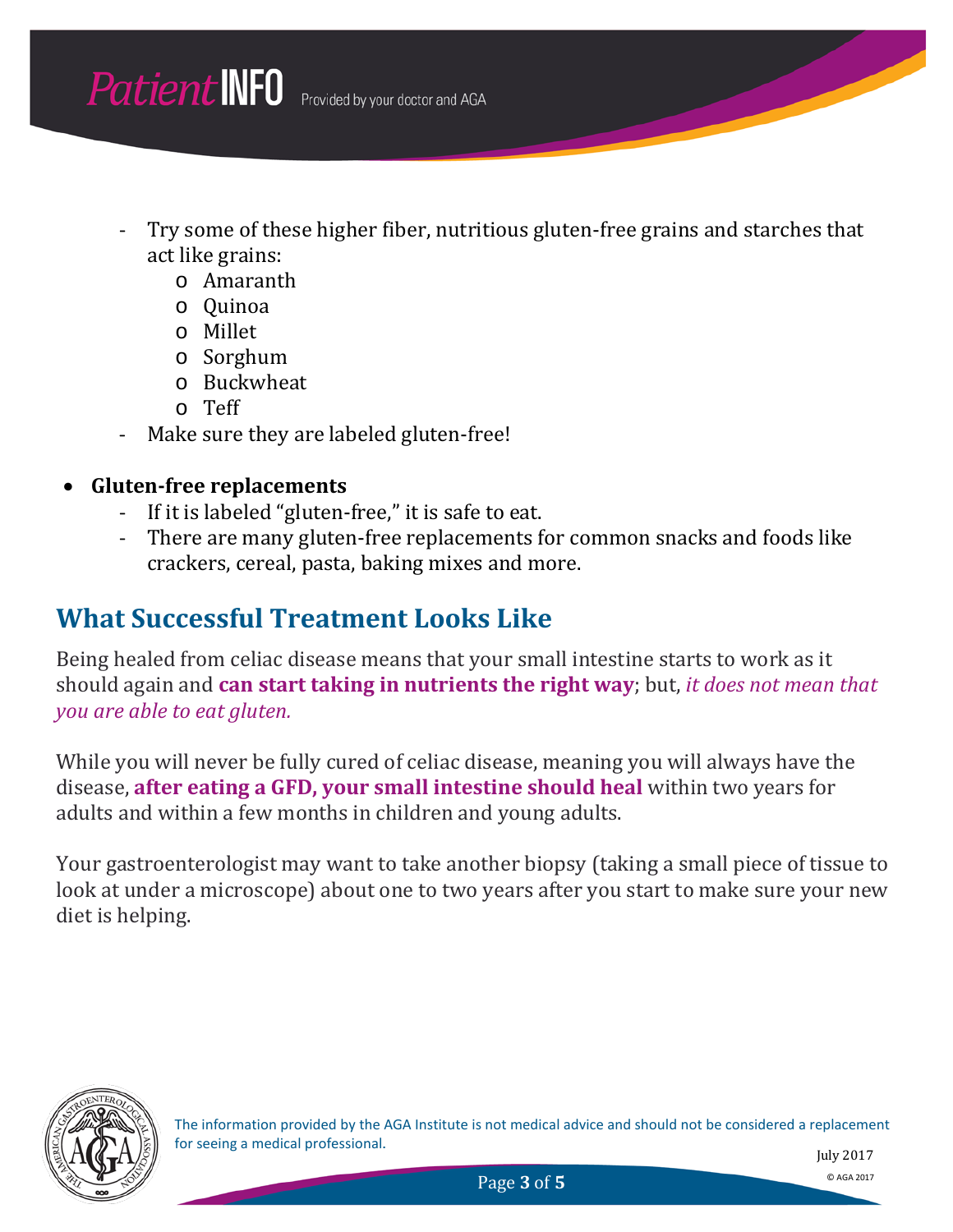*The National Institutes of Health suggests these points to keep in mind as you care for your celiac disease:*

#### **C - Consultation with a skilled registered dietitian (RD)**

- Ask your GI doctor for a recommendation.
- Perform a Google search for registered dieticians in your area who specialize in celiac disease.

#### **E – Education about celiac disease**

- Get and stay informed! Trusted websites, like government sites, can give you great information.
- **L – Lifelong adherence to a GFD**
	- Even a little bit of gluten can go a long way in terms of harming your gut. Learn the best ways to eat gluten-free while still keeping up your daily routines.

#### **I – Identification and treatment of nutritional deficiencies**

• This means having routine health exams so you doctor can check blood levels of certain vitamins, minerals and nutrients.

#### **A – Access to a support group**

• There are plenty of community groups that focus on celiac disease. Reach out and get connected!

#### **C – Continuous long-term follow-up by a multidisciplinary team**

• Since celiac disease stays with you your whole life, you need to create a good, long-term relationship with you doctor and dietitian. Be open with them about symptoms, questions or concerns.



The information provided by the AGA Institute is not medical advice and should not be considered a replacement for seeing a medical professional.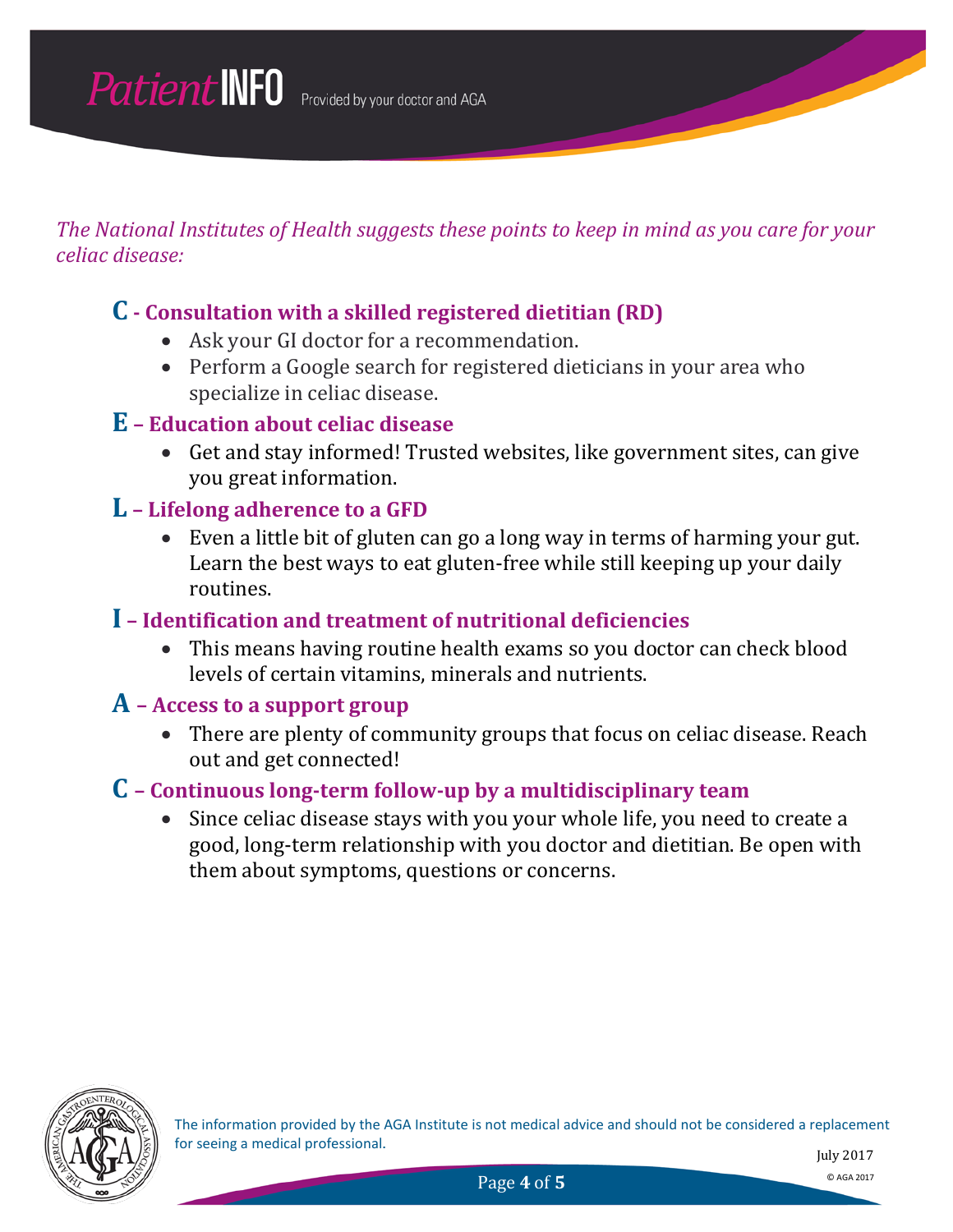## **Still Having Symptoms?**

It can be scary to keep having symptoms, even after changing to a GFD. There are a few courses of action to think over when this is the case:

- Are you still eating gluten while on the gluten-free diet? **Remember, even a little bit of gluten can have a harmful impact.**
- Are you possibly consuming hidden gluten?
	- **A dietitian can help you find out if you are unintentionally consuming gluten** through such things as medications, supplements or other sources.

*If the answer is no to these questions and you have been on a GFD for at least six months, it is time to meet again with your gastroenterologist to find out if more tests or treatment options are needed.* 

Try a symptom tracker, like the MyGIHealth® app, to note your symptoms and when they occur.

#### **Celiac Disease – What to Know:**

- Celiac disease is a health issue in which people cannot handle a protein called gluten.
- Celiac disease causes many GI issues, among other things.
- ▶ The treatment for celiac disease is to cut out gluten and eat a gluten-free diet (GFD).
- Do not get rid of gluten in your diet until you have been tested by a doctor and then only if he or she tells you to.
- If you still have celiac symptoms after going gluten-free or would like more information, talk to your gastroenterologist.



The information provided by the AGA Institute is not medical advice and should not be considered a replacement for seeing a medical professional.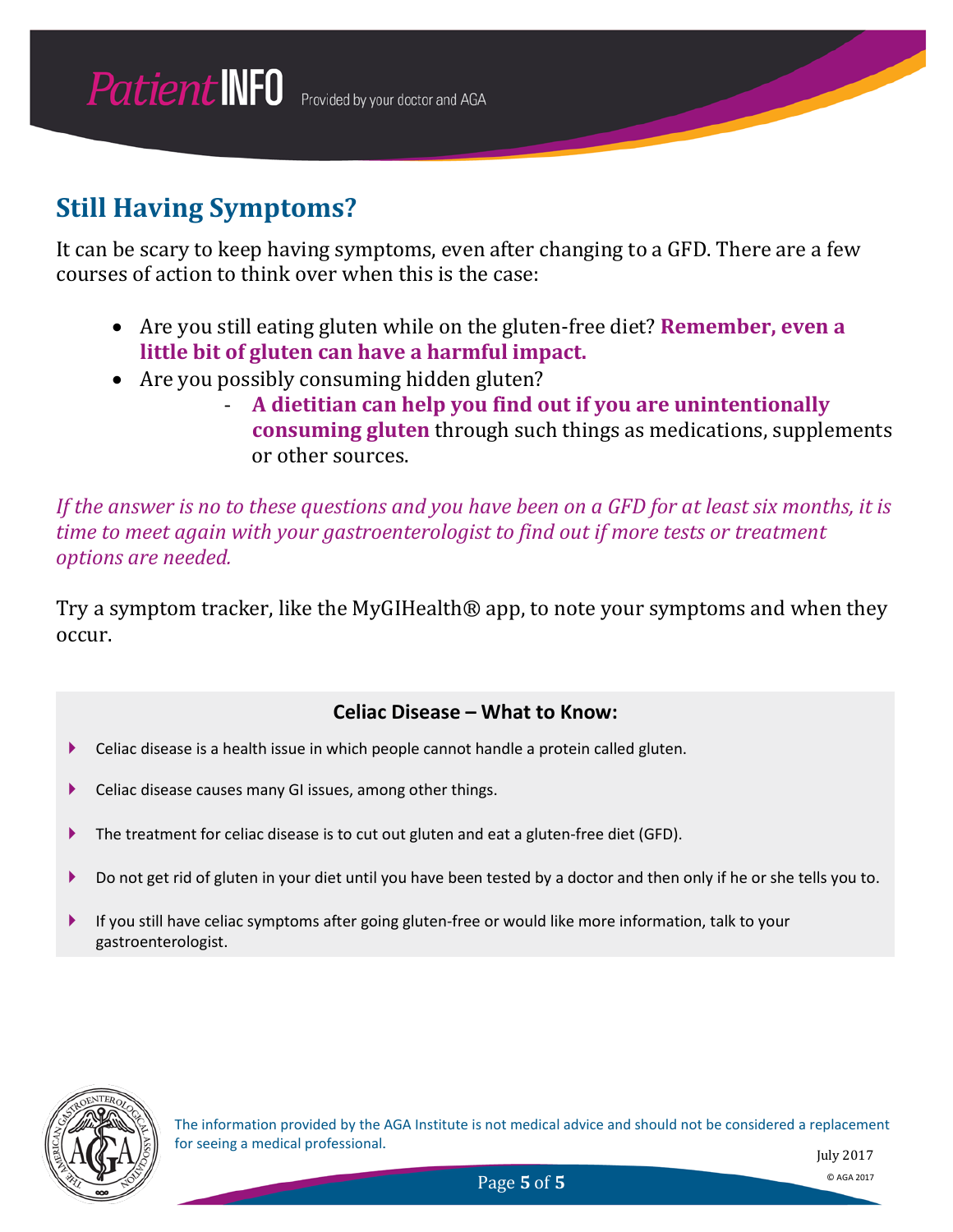# Things to be Aware of with Untreated Celiac Disease

If you stick to a gluten-free diet (GFD), you greatly lower the chance of future health problems:

- People with **untreated celiac disease** are at a greater risk of **not getting enough nutrients, like vitamin D and iron**.
- ▶ Patients with untreated celiac disease may have weak or brittle bones; children may be short for their age.
- Some patients with celiac disease may have other autoimmune problems, such as Type 1 diabetes, thyroid disease and liver disease, among others.
- Symptoms that do not get better on the GFD or return after going away can have many causes. Thankfully, most of these are simply treated, but rarely this may be due to refractory celiac disease, which would need treatment with medications along with the GFD.
- Patients not being treated may have a slightly greater risk of lymphoma and intestinal cancers.
- Some patients may gain weight with celiac disease and on the GFD.
- Some patients may have constipation, which means they have hard stool or trouble passing stool.



The information provided by the AGA Institute is not medical advice and should not be considered a replacement for seeing a medical professional.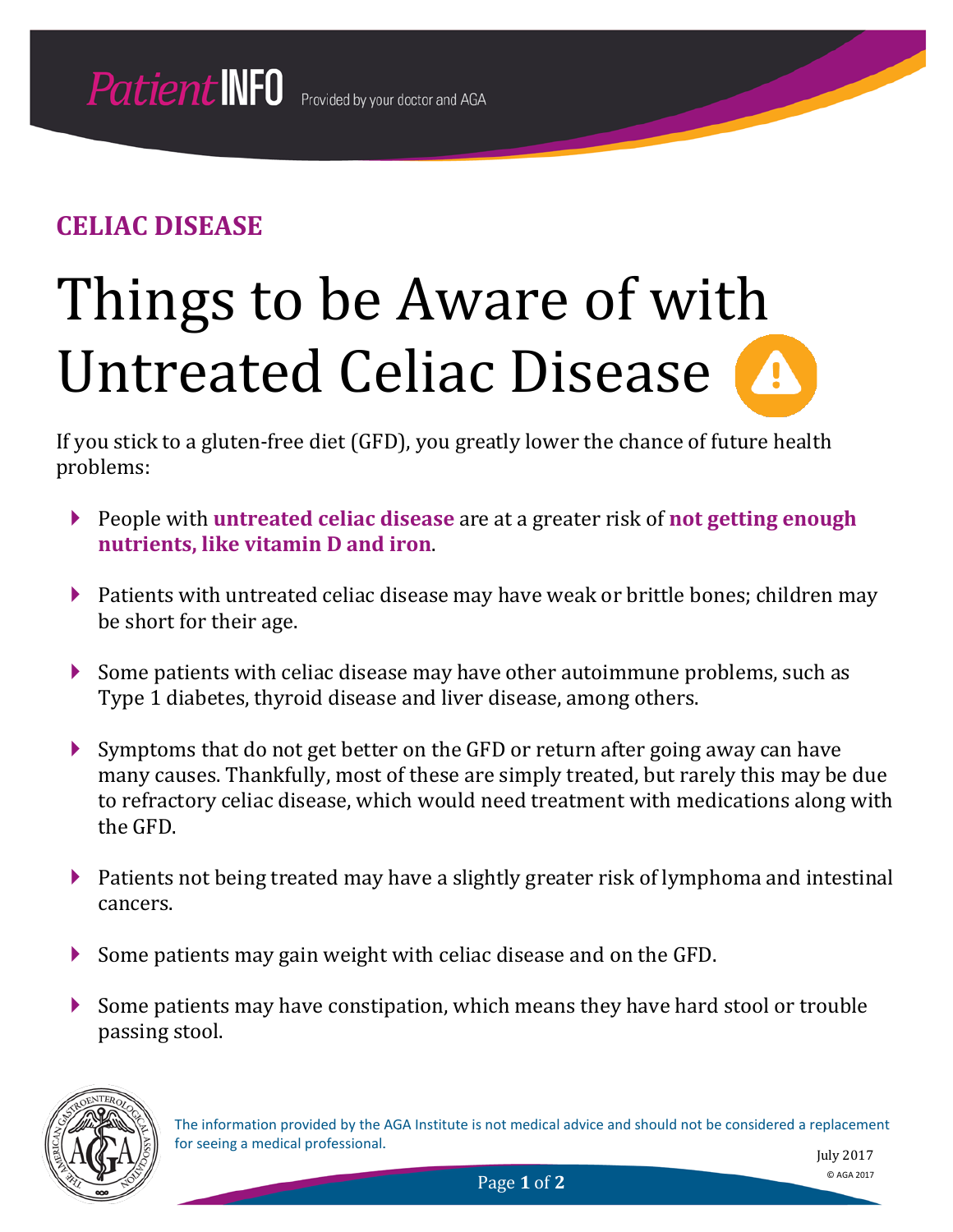

 **Patients may go through depression (low mood) or anxiety (worry)**, or have trouble coping with celiac disease. These are all normal responses to finding out you have celiac disease. If you are having any of these feelings, **reach out to a mentalhealth expert right away**.

#### **Celiac Disease – What to Know:**

- Celiac disease is a health issue in which people cannot handle a protein called gluten.
- Celiac disease causes many GI issues, among other things.
- ▶ The treatment for celiac disease is to cut out gluten and eat a gluten-free diet (GFD).
- Do not get rid of gluten in your diet until you have been tested by a doctor and then only if he or she tells you to.
- If you still have celiac symptoms after going gluten-free or would like more information, talk to your gastroenterologist.



The information provided by the AGA Institute is not medical advice and should not be considered a replacement for seeing a medical professional.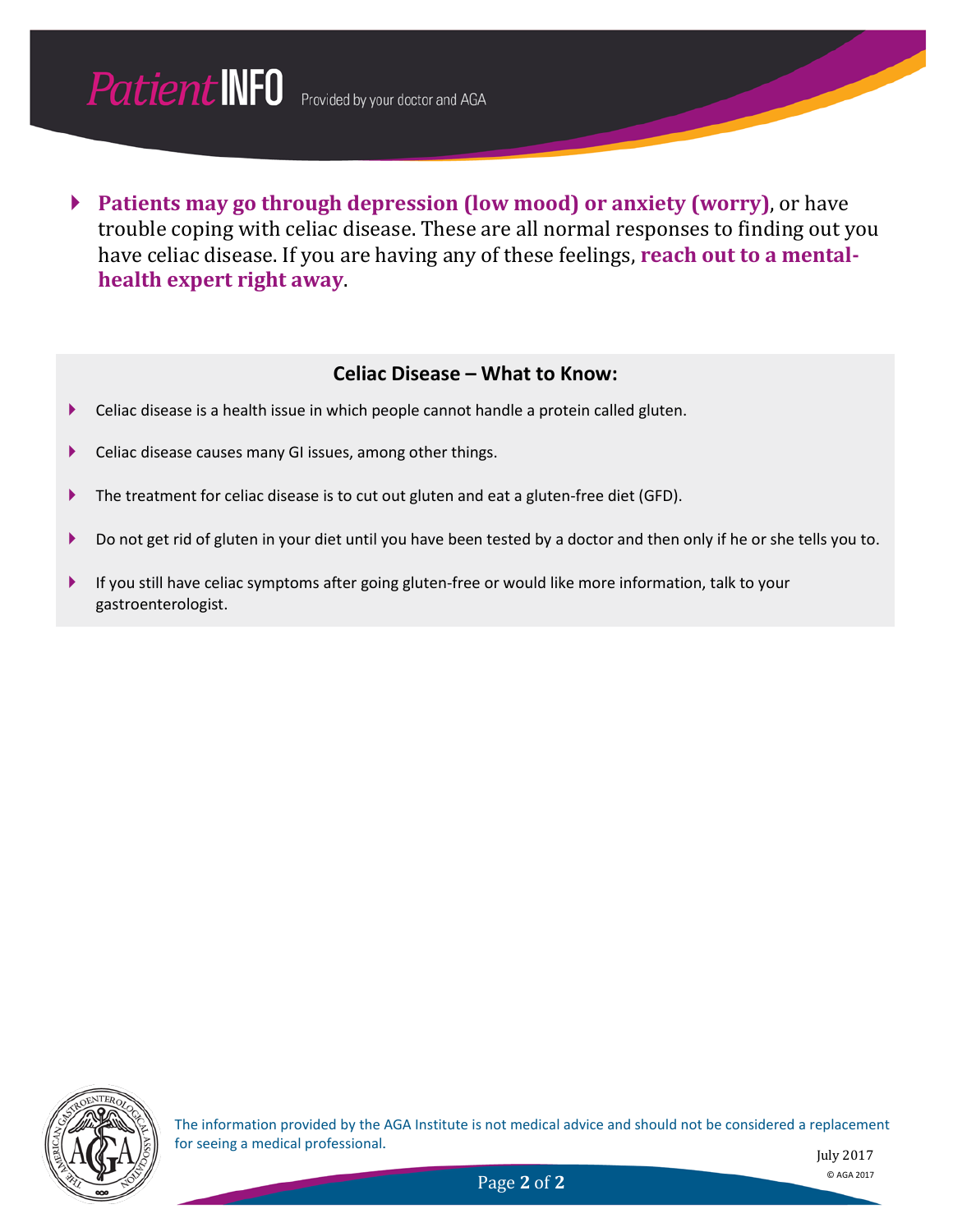## Additional Support

## **Dining Out Gluten-Free**

Celiac disease should not stop you from eating out. There are more new gluten-free choices each day, so start exploring! Here are a few tips to keep in mind when eating out:

- **Know the gluten-free diet (GFD)!**
	- Be sure you have solid knowledge of labels and what you can safely eat.
		- o Don't forget about hidden gluten in salad dressings, soups and marinades.
- **Let your server (or host) know about your allergy.**
	- Speak up! Make sure they know you cannot have items with gluten or that have been contaminated with gluten.
- **Ask questions.**
	- Not sure how a menu item is made? Ask your server to ask the kitchen staff. Better safe than sorry!
	- Don't see a gluten-free menu right away? Try asking! They may have one that you need to request.
- **Send it back (if you need to).**
	- Mistakes happen and that is OK. However, if the staff makes a mistake and adds gluten to your dish (such as putting croutons in your salad), you need to ask for it to be fixed.
- **Say thank you.**
	- Needing to change something is nothing to feel guilty about. Showing your thanks and kindness goes a long way.
- **Do your research.**
	- With so many restaurants having gluten-free menus, try a quick Internet search to find new places.

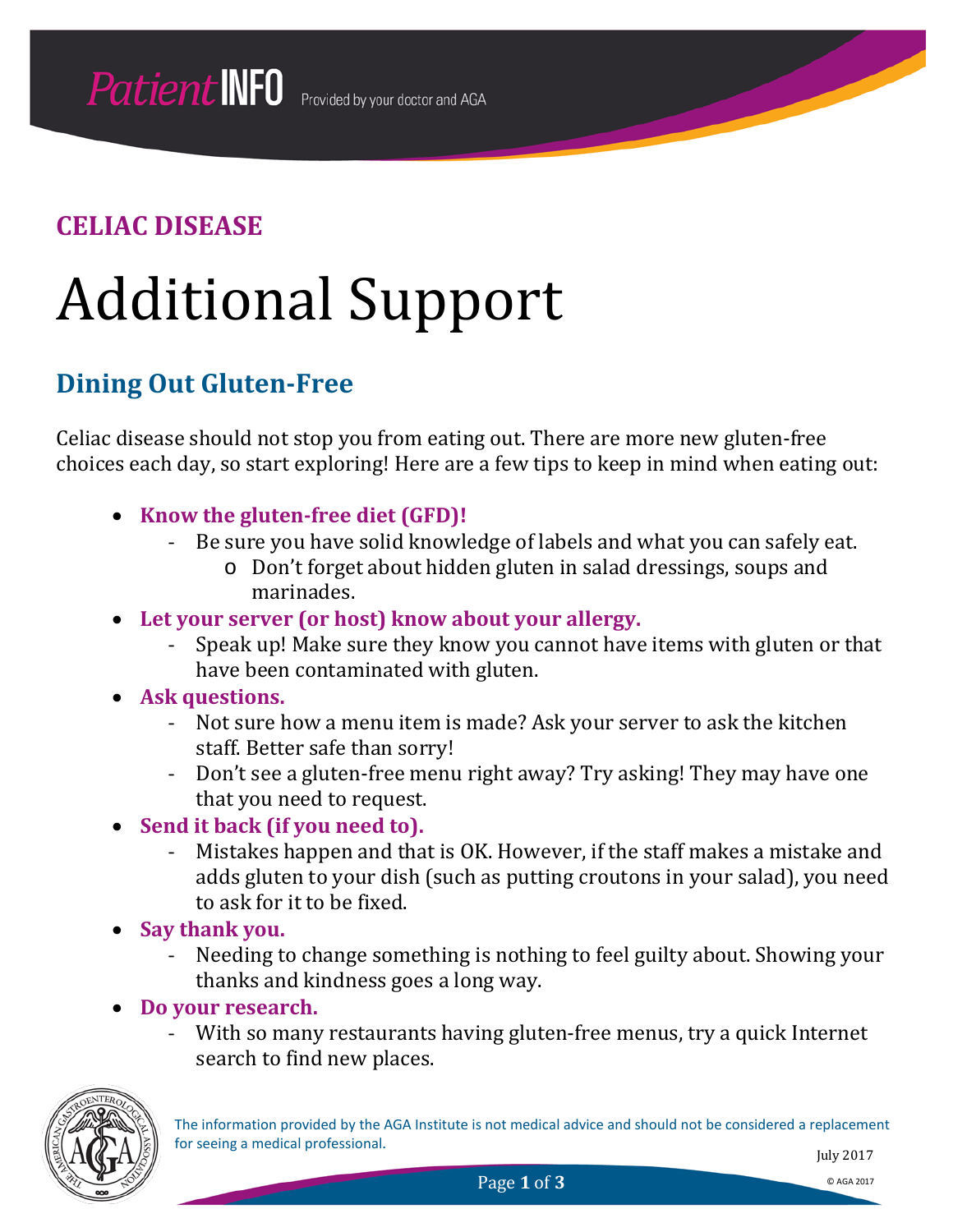## **Religious Practices**

There are a few religious customs that call for products with gluten. Below is a table of the most common customs and solutions if you have celiac disease.

| Religion    | <b>Practice</b>                               | <b>Gluten-Free Solution</b>                                                                                                                                                                                |
|-------------|-----------------------------------------------|------------------------------------------------------------------------------------------------------------------------------------------------------------------------------------------------------------|
| Catholicism | Holy<br>Communion<br>(or<br>Eucharist)        | • Receive wine only<br>• Take care to use a separate paten or pyx and chalice to<br>avoid cross contamination.<br>• Discuss these options with your local clergy                                           |
| Judaism     | Eating<br>matzah on<br>Passover or<br>Shabbat | • Use gluten-free oat matzah instead.<br>Check with your doctor that you are able to eat oats<br>first.<br>If you are unable to eat oats, check with your rabbi to<br>$\bullet$<br>be excused temporarily. |

#### **Books**

*Real Life with Celiac Disease: Troubleshooting and Thriving Gluten Free* by Daniel A. Leffler and Melinda Dennis

## **Support Groups**

There are many support groups for caregivers and patients with celiac disease. Reach out to your gastroenterologist, dietitian, local hospital or community center for more details.





The information provided by the AGA Institute is not medical advice and should not be considered a replacement for seeing a medical professional.